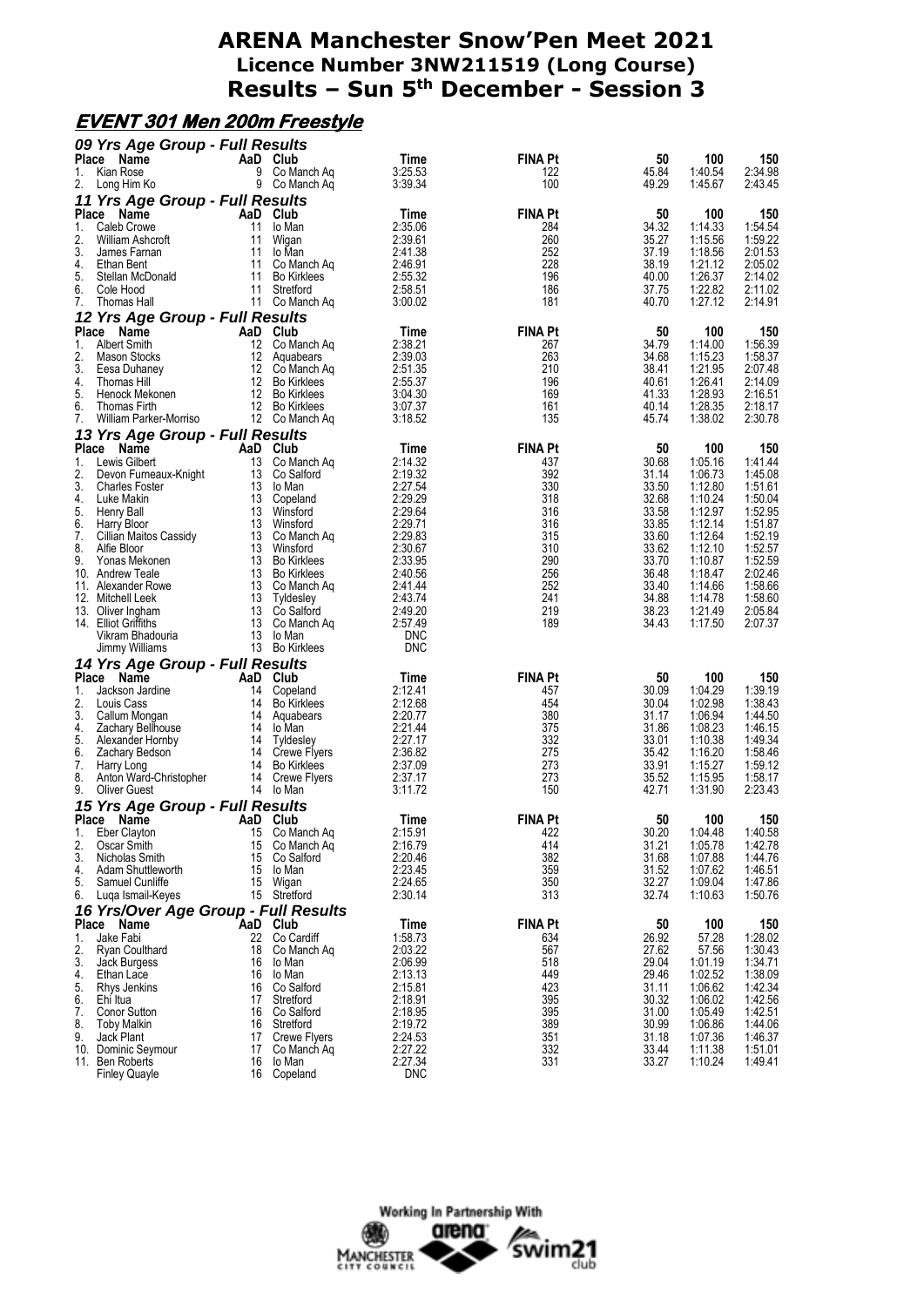# **EVENT 302 Women 50m Butterfly**

|          | 09 Yrs Age Group - Full Results                                                                                                                                                                                                                      |          |                            |       |                |                             |
|----------|------------------------------------------------------------------------------------------------------------------------------------------------------------------------------------------------------------------------------------------------------|----------|----------------------------|-------|----------------|-----------------------------|
|          | <b>09 Yrs Age Group - Full Results<br/> Place Name AaD Club Class Time</b><br>1. Gabriella Teasdale 9 Co Salford 52.85<br>2. Glorianna Moynihan 9 Co Manch Aq 56.63<br>3. Mathilda Schrank – 2. P. Co Manch Aq 1:15.30                               |          |                            |       |                | <b>FINA Pt</b>              |
|          |                                                                                                                                                                                                                                                      |          |                            |       |                | 98<br>80                    |
|          |                                                                                                                                                                                                                                                      |          |                            |       |                | 34                          |
|          |                                                                                                                                                                                                                                                      |          |                            |       |                |                             |
|          | 3. Mathilda Schrank 9 Co Manch Aq<br>10 Yrs Age Group - Full Results<br>Place Name AaD Club Class Time<br>1. Olivia Knox 10 Wigan<br>3. Azra Eva Yavas 10 Co Manch Aq<br>3. Azra Eva Yavas 10 Co Manch Aq<br>4. Silen Jones 10 Wigan<br>5.           |          |                            |       |                | <b>FINA Pt</b>              |
|          |                                                                                                                                                                                                                                                      |          |                            |       |                | 198<br>195                  |
|          |                                                                                                                                                                                                                                                      |          |                            |       |                | 180                         |
|          |                                                                                                                                                                                                                                                      |          |                            |       |                | 175                         |
|          |                                                                                                                                                                                                                                                      |          |                            |       |                | 173<br>164                  |
|          |                                                                                                                                                                                                                                                      |          |                            |       |                | 135                         |
|          |                                                                                                                                                                                                                                                      |          |                            |       |                | 127                         |
|          |                                                                                                                                                                                                                                                      |          |                            |       |                | 125<br>122                  |
|          |                                                                                                                                                                                                                                                      |          |                            |       |                | - 84                        |
|          |                                                                                                                                                                                                                                                      |          |                            |       |                | 82                          |
|          |                                                                                                                                                                                                                                                      |          |                            |       |                | 66                          |
|          | 13. Ada Cox 10 Tyidesiey<br>11 Yrs Age Group - Full Results<br>Place Name AaD Club Class Time<br>1. Carey Sullivan 11 Co Manch Aq<br>2. Annabelle Chan 11 Winsford 33.58<br>11 Augubears 35.58<br>4. Isabella Bonfield 11 Co Salford 40.5            |          |                            |       |                | <b>FINA Pt</b>              |
|          |                                                                                                                                                                                                                                                      |          |                            |       |                | 366                         |
|          |                                                                                                                                                                                                                                                      |          |                            |       |                | 315                         |
|          |                                                                                                                                                                                                                                                      |          |                            |       |                | 255<br>218                  |
|          |                                                                                                                                                                                                                                                      |          |                            |       |                | 202                         |
|          |                                                                                                                                                                                                                                                      |          |                            |       |                | 192                         |
|          |                                                                                                                                                                                                                                                      |          |                            |       |                | 173<br>168                  |
|          |                                                                                                                                                                                                                                                      |          |                            |       |                | 143                         |
|          |                                                                                                                                                                                                                                                      |          |                            |       |                | 135                         |
|          |                                                                                                                                                                                                                                                      |          |                            |       |                |                             |
|          | Evie Kenyon<br>12 Yrs Age Group - Full Results<br>12 Co Saiford<br>1. Gracie-Louise Potts<br>12 Co Saiford<br>12 Co Saiford<br>12 Co Saiford<br>31.95<br>2. Lucia Lesti<br>12 Co Saiford<br>4. Anne Aston (12 Co Saiford<br>4. Saiftin Postolachi Su |          |                            |       |                | <b>FINA Pt</b>              |
|          |                                                                                                                                                                                                                                                      |          |                            |       |                | 473                         |
|          |                                                                                                                                                                                                                                                      |          |                            |       |                | 447                         |
|          |                                                                                                                                                                                                                                                      |          |                            |       |                | 340<br>291                  |
|          |                                                                                                                                                                                                                                                      |          |                            |       |                | 274                         |
|          |                                                                                                                                                                                                                                                      |          |                            |       |                | 274                         |
|          |                                                                                                                                                                                                                                                      |          |                            |       |                | 269<br>266                  |
|          |                                                                                                                                                                                                                                                      |          |                            |       |                | 259                         |
|          |                                                                                                                                                                                                                                                      |          |                            |       |                | 258                         |
|          |                                                                                                                                                                                                                                                      |          |                            |       |                | 238<br>229                  |
|          |                                                                                                                                                                                                                                                      |          |                            |       |                | 221                         |
|          |                                                                                                                                                                                                                                                      |          |                            |       |                | 220                         |
|          |                                                                                                                                                                                                                                                      |          |                            |       |                | 210<br>202                  |
|          |                                                                                                                                                                                                                                                      |          |                            |       |                | 189                         |
|          |                                                                                                                                                                                                                                                      |          |                            |       |                | 189                         |
|          | 20. Edie Houghton                                                                                                                                                                                                                                    | 12       | Bo Kirklees                |       | 46.87          | 148<br>141                  |
|          | 21. Ruby Holloway                                                                                                                                                                                                                                    |          | 12 Co Manch Aq             |       | 48.13          | 130                         |
|          | 13 Yrs Age Group - Full Results                                                                                                                                                                                                                      |          |                            |       |                |                             |
| Place    | Name                                                                                                                                                                                                                                                 | AaD Club |                            | Class | Time           | FINA Pt                     |
| 1.<br>2. | Alice Volkovaya<br>Sandra Czajka                                                                                                                                                                                                                     | 13<br>13 | Co Salford<br>Co Salford   |       | 32.25<br>34.44 | 434<br>356                  |
| 3.       | Faith Wood                                                                                                                                                                                                                                           | 13       | Fleetwood                  |       | 34.79          | 346                         |
| 4.       | Scarlett Robinson                                                                                                                                                                                                                                    | 13       | Copeland                   |       | 35.06          | 338                         |
| 5.       | Kristen Beswick<br>6. Isabella Holmes                                                                                                                                                                                                                | 13<br>13 | Fleetwood<br>Flixton       |       | 35.35<br>35.69 | 330<br>320                  |
| 7.       | Sophie Mansfield                                                                                                                                                                                                                                     | 13       | <b>Bo Kirklees</b>         |       | 36.03          | 311                         |
| 8.       | Annabel Howe                                                                                                                                                                                                                                         | 13       | <b>Bo Kirklees</b>         |       | 36.46          | 300                         |
| 9.       | Matilda Bird-McGowan<br>10. Ruby Wakelin                                                                                                                                                                                                             | 13<br>13 | lo Man<br>Co Salford       |       | 37.12<br>37.26 | 285<br>281                  |
|          | 11. Lucy Ross                                                                                                                                                                                                                                        | 13       | Flixton                    |       | 37.98          | 266                         |
|          | 12. Isla Holland                                                                                                                                                                                                                                     | 13       | Wigan                      |       | 38.38          | 257                         |
|          | 13. Amelie Pasquier<br>14. Lucy Green                                                                                                                                                                                                                | 13<br>13 | Co Manch Aq<br>Co Manch Aq |       | 40.12<br>40.91 | 225<br>212                  |
|          | 15. Ava Taylor                                                                                                                                                                                                                                       | 13       | <b>Bo Kirklees</b>         |       | 42.29          | 192                         |
|          | 16. Isobel Tipple                                                                                                                                                                                                                                    | 13       | Tyldesley                  |       | 43.29          | 179                         |
|          | 17. Ellen Toal                                                                                                                                                                                                                                       | 13       | Co Manch Ag                |       | 45.22          | 157                         |
| Place    | 14 Yrs Age Group - Full Results<br>Name                                                                                                                                                                                                              | AaD      | Club                       | Class | Time           | FINA Pt                     |
| 1.       | <b>Isabel Farmer</b>                                                                                                                                                                                                                                 | 14       | <b>Bo Kirklees</b>         |       | 30.90          | 494                         |
| 2.       | Jessica Smelt                                                                                                                                                                                                                                        | 14       | <b>Bo Kirklees</b>         |       | 31.17          | 481                         |
| 3.<br>4. | Nicole Adeyeye<br>Britney Makangou                                                                                                                                                                                                                   | 14<br>14 | Co Salford<br>Co Salford   |       | 31.24<br>31.75 | 478<br>455                  |
| 5.       | Abigail Turner                                                                                                                                                                                                                                       | 14       | Co Manch Ag                |       | 33.32          | 394                         |
| 6.       | Imogen Lemon                                                                                                                                                                                                                                         | 14       | <b>Buckley</b>             |       | 33.37          | 392                         |
|          |                                                                                                                                                                                                                                                      |          |                            |       |                | Working In Partnership With |
|          |                                                                                                                                                                                                                                                      |          |                            | 490.  |                | amana:                      |

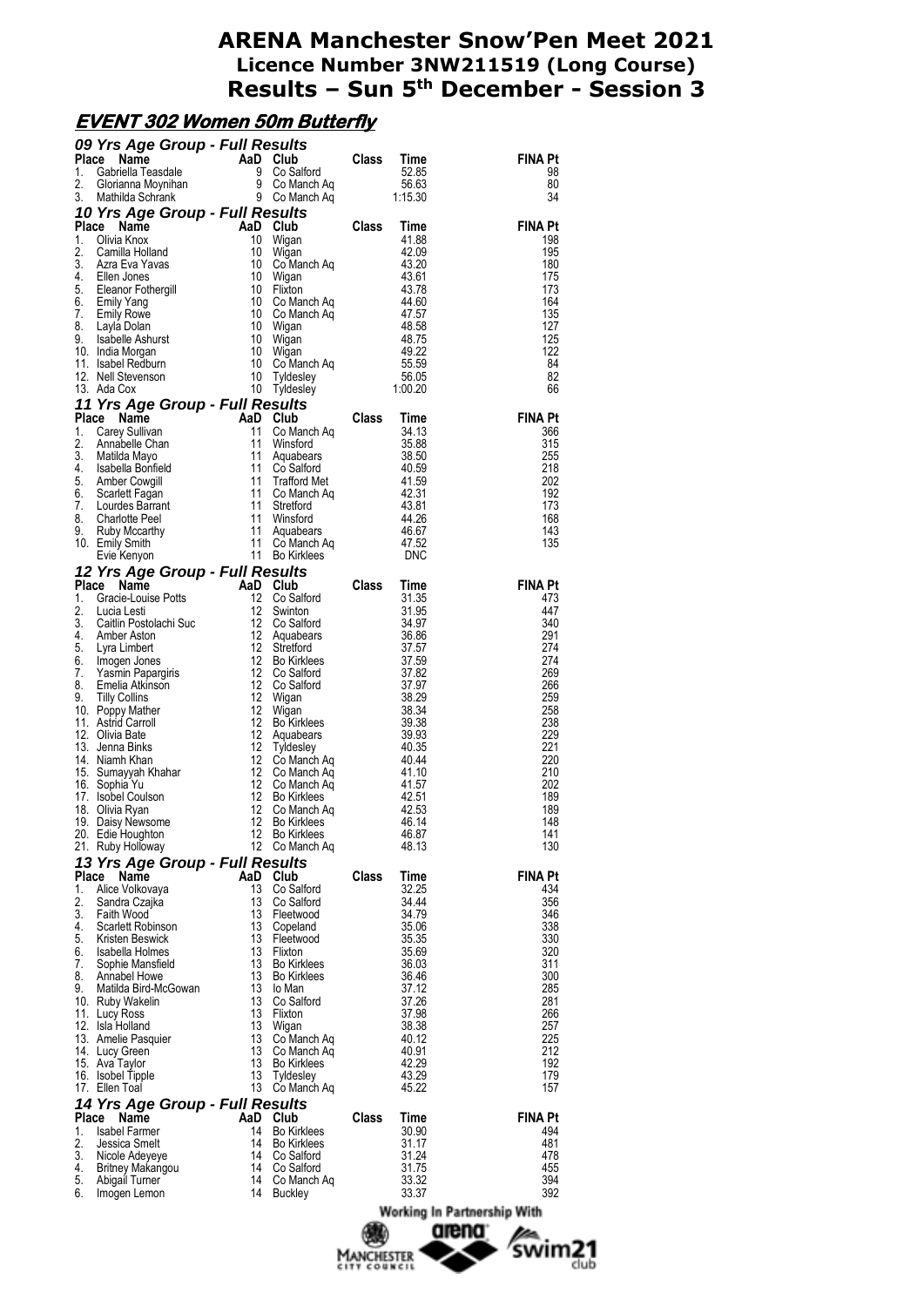| 7.<br>8.<br>9. | Anya Locke<br>Molly Figgins<br>Imogen Stalgis<br>10. Hannah Egiert<br>11. Ellie Bellhouse-Smith<br>12. Freyja Kelly 14<br>13. Imogen Palmer 14<br>13. Imogen Palmer<br>14. Annabel Broadhead 14<br>15. Rosie Nicholson 11<br>16. Chiara Fellone 11<br>17. Bethany Turner-Priest<br>17. Bethany Turner-Priest<br>18. Harriet Newton<br>19. Jasmine Berry<br>20. Grace O'Malley<br>21. Martha Davies<br>14 | 14<br>14<br>14 | <b>Bo Kirklees</b><br>Fleetwood<br>Crewe Flyers<br>Co Manch Aq<br>Bo Kirklees<br>Douglas<br>Flixton<br>Bo Kirklees<br>Co Manch Aq<br>Co Salford<br>lo Man<br>Co Manch Aq<br>Bo Kirklees<br>Co Manch Aq<br>14 Co Manch Aq |                 | 33.38<br>33.66<br>35.00<br>35.02<br>35.18<br>35.70<br>35.88<br>35.96<br>36.70<br>37.94<br>38.38<br>40.44<br>44.05<br>45.08<br>45.63 | 392<br>382<br>340<br>339<br>334<br>320<br>315<br>313<br>294<br>266<br>257<br>220<br>170<br>159<br>153 |
|----------------|----------------------------------------------------------------------------------------------------------------------------------------------------------------------------------------------------------------------------------------------------------------------------------------------------------------------------------------------------------------------------------------------------------|----------------|--------------------------------------------------------------------------------------------------------------------------------------------------------------------------------------------------------------------------|-----------------|-------------------------------------------------------------------------------------------------------------------------------------|-------------------------------------------------------------------------------------------------------|
|                | 15 Yrs Age Group - Full Results                                                                                                                                                                                                                                                                                                                                                                          |                |                                                                                                                                                                                                                          |                 |                                                                                                                                     |                                                                                                       |
| Place          | Find the contract $\begin{array}{r} 1600 \\ 15 \\ 15 \\ 15 \\ 15 \\ 16 \end{array}$<br>Name                                                                                                                                                                                                                                                                                                              |                | Club                                                                                                                                                                                                                     | Class           | Time                                                                                                                                | <b>FINA Pt</b>                                                                                        |
| 1.             | Sophie George                                                                                                                                                                                                                                                                                                                                                                                            |                | Winsford                                                                                                                                                                                                                 |                 | 31.10                                                                                                                               | 484                                                                                                   |
| 2.             | Mia Mason                                                                                                                                                                                                                                                                                                                                                                                                |                | Co Manch Ag                                                                                                                                                                                                              |                 | 31.97                                                                                                                               | 446                                                                                                   |
| 3.             | Eleanor Hunt                                                                                                                                                                                                                                                                                                                                                                                             |                | Crewe Flyers                                                                                                                                                                                                             |                 | 33.38                                                                                                                               | 392                                                                                                   |
| 4.<br>5.       | <b>Chloe Scott</b>                                                                                                                                                                                                                                                                                                                                                                                       | 15             | Stretford                                                                                                                                                                                                                |                 | 33.73<br>34.97                                                                                                                      | 379<br>340                                                                                            |
| 6.             |                                                                                                                                                                                                                                                                                                                                                                                                          |                |                                                                                                                                                                                                                          |                 | 34.99                                                                                                                               | 340                                                                                                   |
| 7.             |                                                                                                                                                                                                                                                                                                                                                                                                          |                |                                                                                                                                                                                                                          |                 | 36.05                                                                                                                               | 311                                                                                                   |
| 8.             |                                                                                                                                                                                                                                                                                                                                                                                                          |                |                                                                                                                                                                                                                          |                 | 36.85                                                                                                                               | 291                                                                                                   |
| 9.             |                                                                                                                                                                                                                                                                                                                                                                                                          |                |                                                                                                                                                                                                                          |                 | 41.23                                                                                                                               | 208                                                                                                   |
|                | Charlotte Pate<br>Charlotte Mullarkey<br>Mia Thomas<br>Bethan Roberts<br>Aalin Foster<br>Press, Jameson<br>Charlotte Mullarkey<br>15 Co Manch Ag<br>15 Co Manch Ag<br>15 Co Manch Ag<br>15 Co Manch Ag<br>15 Co Manch Ag<br>15 Co Manch Ag<br>15 Co Manc<br>10. Rose Jameson                                                                                                                             |                |                                                                                                                                                                                                                          |                 | 42.84                                                                                                                               | 185                                                                                                   |
|                | 16 Yrs/Over Age Group - Full Results<br>15 Colv<br>15 Colv<br>16 Colv<br>19 Colv<br>19 Colv<br>2 Colv<br>2 Colv<br>2 Colv<br>2 Colv<br>2 Colv<br>2 Colv<br>3 Colv<br>3 Colv<br>3 Colv<br>3 Colv<br>3 Colv<br>3 Colv<br>3 Colv<br>3 Colv<br>3 Colv<br>3 Colv<br>3 Colv<br>3 Colv<br>3 Colv<br>3 Colv<br>3 Colv<br>3 Colv<br>3                                                                             |                |                                                                                                                                                                                                                          |                 |                                                                                                                                     |                                                                                                       |
|                | Place Name                                                                                                                                                                                                                                                                                                                                                                                               |                |                                                                                                                                                                                                                          | Class           | Time                                                                                                                                | <b>FINA Pt</b>                                                                                        |
| 1.             |                                                                                                                                                                                                                                                                                                                                                                                                          |                | Co Manch Ag                                                                                                                                                                                                              |                 | 29.80                                                                                                                               | 550                                                                                                   |
| 2.             |                                                                                                                                                                                                                                                                                                                                                                                                          |                |                                                                                                                                                                                                                          |                 | 32.46                                                                                                                               | 426                                                                                                   |
| 3.             |                                                                                                                                                                                                                                                                                                                                                                                                          |                | lo Man                                                                                                                                                                                                                   |                 | 32.92                                                                                                                               | 408                                                                                                   |
| 4.             |                                                                                                                                                                                                                                                                                                                                                                                                          |                | lo Man                                                                                                                                                                                                                   |                 | 33.01                                                                                                                               | 405                                                                                                   |
| 5.             | Alisha Bedson                                                                                                                                                                                                                                                                                                                                                                                            |                | Crewe Flyers                                                                                                                                                                                                             |                 | 33.49                                                                                                                               | 388                                                                                                   |
| 6.             | Francesca Wright<br>Keris Plake                                                                                                                                                                                                                                                                                                                                                                          |                | Bo Kirklees                                                                                                                                                                                                              |                 | 33.92                                                                                                                               | 373                                                                                                   |
| 7.             | Karis Blake                                                                                                                                                                                                                                                                                                                                                                                              | 17             | Co Manch Aq                                                                                                                                                                                                              |                 | 34.38                                                                                                                               | 358                                                                                                   |
| 8.             | Madeleine Hemuss 16                                                                                                                                                                                                                                                                                                                                                                                      |                | lo Man                                                                                                                                                                                                                   |                 | 34.70                                                                                                                               | 348                                                                                                   |
| 9.             | France 16<br>16 Aquabears<br>17 Bo Kirklees<br>Jennifer Mcgarty                                                                                                                                                                                                                                                                                                                                          |                |                                                                                                                                                                                                                          |                 | 34.98                                                                                                                               | 340                                                                                                   |
|                | 10. Amelia Jones<br>11. Millie Newsome                                                                                                                                                                                                                                                                                                                                                                   |                |                                                                                                                                                                                                                          |                 | 35.39<br>37.42                                                                                                                      | 328<br>278                                                                                            |
|                | 12. Aliya Bacakoglu                                                                                                                                                                                                                                                                                                                                                                                      |                |                                                                                                                                                                                                                          | 9               | 39.82                                                                                                                               | 230                                                                                                   |
|                | 16 Bo Kirklees<br>17 Bo Kirklees<br>16 Co Salford<br>Georgia Sheffield                                                                                                                                                                                                                                                                                                                                   |                | 16 Co Salford                                                                                                                                                                                                            | $\overline{14}$ | <b>DNC</b>                                                                                                                          |                                                                                                       |
|                | Combined Result - Multi-Classification by British Para-Swimming Points                                                                                                                                                                                                                                                                                                                                   |                |                                                                                                                                                                                                                          |                 |                                                                                                                                     |                                                                                                       |
| Place          | AaD<br>Name                                                                                                                                                                                                                                                                                                                                                                                              |                | Club                                                                                                                                                                                                                     | <b>Class</b>    | Time                                                                                                                                | <b>BDPoints</b>                                                                                       |
| 1.             | Aliya Bacakoglu                                                                                                                                                                                                                                                                                                                                                                                          | 17             | <b>Bo Kirklees</b>                                                                                                                                                                                                       | 9               | 39.82                                                                                                                               | 353                                                                                                   |
|                | Georgia Sheffield                                                                                                                                                                                                                                                                                                                                                                                        | 16             | Co Salford                                                                                                                                                                                                               | 14              | <b>DNC</b>                                                                                                                          |                                                                                                       |

#### **EVENT 303 Men 50m Freestyle**

| 09 Yrs Age Group - Full Results |          |                    |              |       |                |
|---------------------------------|----------|--------------------|--------------|-------|----------------|
| Name<br><b>Place</b>            |          | AaD Club           | <b>Class</b> | Time  | FINA Pt        |
| 1.<br>Daniel Lesti              | 9        | Swinton            |              | 36.96 | 181            |
| 2.<br>Leo Ashcroft              | 9        | Wigan              |              | 37.19 | 177            |
| 3.<br>Kian Rose                 | 9        | Co Manch Ag        |              | 41.16 | 131            |
| 4.<br>Kareem Mohamed            | 9        | Co Manch Aq        |              | 41.50 | 127            |
| 5.<br>Maxwell Partington        | 9        | Flixton            |              | 44.85 | 101            |
| 10 Yrs Age Group - Full Results |          |                    |              |       |                |
| Place Name                      |          | AaD Club           | <b>Class</b> | Time  | FINA Pt        |
| 1.<br>Adrian Rogers             | 10       | Co Manch Aq        |              | 35.77 | 199            |
| 2.<br>Hussein Kesserwan         | 10       | <b>Bo Kirklees</b> |              | 36.60 | 186            |
| 3.<br>Philip Langara            | 10       | <b>Bo Kirklees</b> |              | 40.58 | 136            |
| 4.<br>James Rose-Coulthard      | 10       | Wigan              |              | 44.06 | 106            |
| 11 Yrs Age Group - Full Results |          |                    |              |       |                |
| Place Name                      |          | AaD Club           | <b>Class</b> | Time  | <b>FINA Pt</b> |
| 1.<br>James Farnan              | 11       | lo Man             |              | 34.64 | 219            |
| 2.<br>Phoevos Maitos Cassidy    | 11       | Co Manch Ag        |              | 35.87 | 198            |
| 3.<br>Ethan Bent                | 11       | Co Manch Ag        |              | 36.14 | 193            |
| 4.<br>Stellan McDonald          | 11       | <b>Bo Kirklees</b> |              | 36.19 | 192            |
| 5.<br><b>William Palmer</b>     | 11       | Flixton            |              | 36.42 | 189            |
| 6.<br>Cole Hood                 | 11       | Stretford          |              | 36.45 | 188            |
| 7.<br>Henry Priestley           | 11       | <b>Bo Kirklees</b> |              | 36.88 | 182            |
| 8.<br>Nicholas Cass             | 11       | <b>Bo Kirklees</b> |              | 37.47 | 173            |
| 9.<br><b>Oliver Carter</b>      | 11       | Tyldesley          |              | 37.79 | 169            |
| 10.<br>Alan Szymanski           | 11       | Co Manch Aq        |              | 38.41 | 161            |
| Thomas Hall<br>11.              | 11       | Co Manch Aq        |              | 39.48 | 148            |
| 12.<br>Cain Ashton              | 11       | Wigan              |              | 39.89 | 144            |
| 13.<br>Ethan Berry              | 11<br>11 | Wigan              |              | 40.76 | 135            |
| Caleb Crowe                     |          | lo Man             |              | DQ    |                |

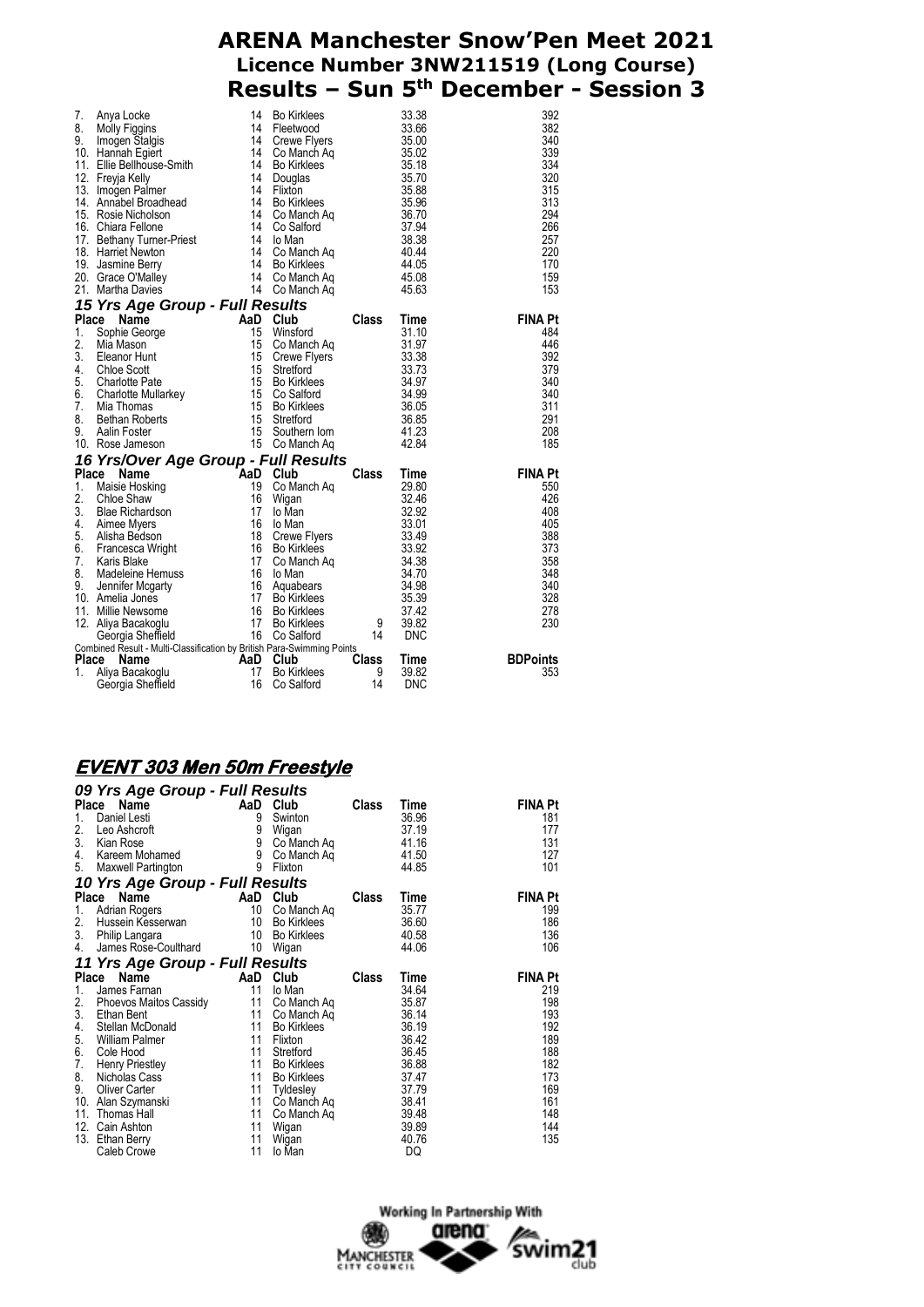|          | <b>12 Yrs Age Group - Full Results</b><br>Place Name AaD Club Class Time<br>1. James Fothergill 12 Flixton 29.75<br>3. Albert Smith<br>3. Eben Cousin 12 Bo Kirkles 30.43<br>4. Alixander Lewis 12 Co Manch Aq 32.91<br>4. Alixander Lewis 12 C               |          |                           |       |                          |                |
|----------|---------------------------------------------------------------------------------------------------------------------------------------------------------------------------------------------------------------------------------------------------------------|----------|---------------------------|-------|--------------------------|----------------|
|          |                                                                                                                                                                                                                                                               |          |                           |       |                          | <b>FINA Pt</b> |
|          |                                                                                                                                                                                                                                                               |          |                           |       |                          | 347<br>312     |
|          |                                                                                                                                                                                                                                                               |          |                           |       |                          | 268            |
|          |                                                                                                                                                                                                                                                               |          |                           |       |                          | 256            |
|          |                                                                                                                                                                                                                                                               |          |                           |       |                          | 238            |
|          |                                                                                                                                                                                                                                                               |          |                           |       |                          | 236            |
|          |                                                                                                                                                                                                                                                               |          |                           |       |                          | 201<br>192     |
|          |                                                                                                                                                                                                                                                               |          |                           |       |                          | 121            |
|          |                                                                                                                                                                                                                                                               |          |                           |       |                          |                |
|          |                                                                                                                                                                                                                                                               |          |                           |       | <b>FINA Pt</b>           |                |
|          |                                                                                                                                                                                                                                                               |          |                           |       |                          | 480            |
|          |                                                                                                                                                                                                                                                               |          |                           |       |                          | 421            |
|          |                                                                                                                                                                                                                                                               |          |                           |       |                          | 395<br>359     |
|          |                                                                                                                                                                                                                                                               |          |                           |       |                          | 356            |
|          |                                                                                                                                                                                                                                                               |          |                           |       |                          | 347            |
|          |                                                                                                                                                                                                                                                               |          |                           |       |                          | 326            |
|          |                                                                                                                                                                                                                                                               |          |                           |       |                          | 306            |
|          |                                                                                                                                                                                                                                                               |          |                           |       |                          | 299<br>290     |
|          |                                                                                                                                                                                                                                                               |          |                           |       |                          | 286            |
|          |                                                                                                                                                                                                                                                               |          |                           |       |                          | 277            |
|          |                                                                                                                                                                                                                                                               |          |                           |       |                          | 274            |
|          |                                                                                                                                                                                                                                                               |          |                           |       |                          | 272            |
|          |                                                                                                                                                                                                                                                               |          |                           |       |                          | 267<br>266     |
|          |                                                                                                                                                                                                                                                               |          |                           |       |                          | 266            |
|          |                                                                                                                                                                                                                                                               |          |                           |       |                          | 252            |
|          |                                                                                                                                                                                                                                                               |          |                           |       |                          | 251            |
|          |                                                                                                                                                                                                                                                               |          |                           |       |                          | 246            |
|          |                                                                                                                                                                                                                                                               |          |                           |       |                          | 185            |
|          |                                                                                                                                                                                                                                                               |          |                           |       |                          | 173            |
|          | 22. Nikola Viadimirov<br><b>14 Yrs Age Group - Full Results</b><br>1 <b>4 Yrs Age Group - Full Results</b><br>1 <b>4 Yrs Age Group - Full Results</b><br>11 Constant 14 Copeland<br>2. Zachary Bellhouse<br>11 Lo Man 28.01<br>3. Conor O'Donnell<br>4. Louis |          |                           |       |                          | <b>FINA Pt</b> |
|          |                                                                                                                                                                                                                                                               |          |                           |       |                          | 439            |
|          |                                                                                                                                                                                                                                                               |          |                           |       |                          | 416            |
|          |                                                                                                                                                                                                                                                               |          |                           |       |                          | 404            |
|          |                                                                                                                                                                                                                                                               |          |                           |       |                          | 399            |
|          |                                                                                                                                                                                                                                                               |          |                           |       |                          | 366            |
|          |                                                                                                                                                                                                                                                               |          |                           |       |                          | 336<br>328     |
|          |                                                                                                                                                                                                                                                               |          |                           |       |                          | 320            |
|          |                                                                                                                                                                                                                                                               |          |                           |       |                          | 309            |
|          |                                                                                                                                                                                                                                                               |          |                           |       |                          | 300            |
|          |                                                                                                                                                                                                                                                               |          |                           |       |                          | 269            |
|          |                                                                                                                                                                                                                                                               |          |                           |       |                          | 258<br>258     |
|          |                                                                                                                                                                                                                                                               |          |                           |       |                          | 180            |
|          |                                                                                                                                                                                                                                                               |          |                           |       |                          |                |
|          |                                                                                                                                                                                                                                                               |          |                           |       |                          |                |
|          |                                                                                                                                                                                                                                                               |          |                           |       |                          | <b>FINA Pt</b> |
|          | 1. Joel Birtles 15 Aquabears                                                                                                                                                                                                                                  |          |                           |       | 25.69                    | 539            |
| 2.<br>3. | <b>Bobby Hulme</b>                                                                                                                                                                                                                                            | 15<br>15 | Co Manch Ag               |       | 27.48                    | 440<br>408     |
| 3.       | Lawrence Ndadaye<br>Ewan Weaver                                                                                                                                                                                                                               | 15       | Stretford<br>Aquabears    |       | 28.18<br>28.18           | 408            |
| 5.       | Oscar Smith                                                                                                                                                                                                                                                   | 15       | Co Manch Ag               |       | 28.26                    | 405            |
| 6.       | Jake Thorold                                                                                                                                                                                                                                                  | 15       | <b>Crewe Flyers</b>       |       | 28.43                    | 397            |
| 7.       | Nicholas Smith                                                                                                                                                                                                                                                | 15       | Co Salford                |       | 29.25                    | 365            |
| 8.<br>9. | Adam Shuttleworth                                                                                                                                                                                                                                             | 15<br>15 | lo Man<br>Stretford       |       | 29.30                    | 363            |
|          | Luga Ismail-Keyes<br>Zachary Porter                                                                                                                                                                                                                           |          | 15 Fleetwood              |       | 30.66<br><b>DNC</b>      | 317            |
|          | 16 Yrs/Over Age Group - Full Results                                                                                                                                                                                                                          |          |                           |       |                          |                |
|          | Place Name                                                                                                                                                                                                                                                    |          | AaD Club                  | Class | Time                     | <b>FINA Pt</b> |
| 1.       | Oliver Osborne                                                                                                                                                                                                                                                | 19       | Co Manch Ag               |       | 25.49                    | 552            |
| 2.       | Ryan Coulthard                                                                                                                                                                                                                                                | 18       | Co Manch Aq               |       | 26.50                    | 491            |
| 3.       | Ehi Itua                                                                                                                                                                                                                                                      | 17       | Stretford                 |       | 26.82                    | 473            |
| 4.       | Kyle Durand                                                                                                                                                                                                                                                   | 16       | Aquabears                 |       | 26.96                    | 466            |
| 5.<br>6. | Ethan Lace                                                                                                                                                                                                                                                    | 16<br>16 | lo Man<br>lo Man          |       | 27.43<br>27.59           | 442<br>435     |
| 7.       | Jack Burgess<br>Jacob Brookes                                                                                                                                                                                                                                 | 16       | lo Man                    |       | 27.79                    | 425            |
| 8.       | Leo Baker                                                                                                                                                                                                                                                     | 16       | Aquabears                 |       | 28.30                    | 403            |
| 8.       | Jack Plant                                                                                                                                                                                                                                                    | 17       | Crewe Flyers              |       | 28.30                    | 403            |
|          | 10. Aron Filakovszky                                                                                                                                                                                                                                          | 20       | Co Manch Ag               |       | 28.47                    | 396            |
|          | 11. Dominic Seymour                                                                                                                                                                                                                                           | 17       | Co Manch Ag               |       | 28.58                    | 391<br>381     |
|          | 12. Theo Clyne<br>13. Eran Fernando                                                                                                                                                                                                                           | 16<br>16 | Co Salford<br>Co Manch Aq |       | 28.84<br>30.08           | 335            |
|          | 14. Conor Sutton                                                                                                                                                                                                                                              | 16       | Co Salford                |       | 30.11                    | 334            |
|          | 15. Ben Roberts                                                                                                                                                                                                                                               | 16       | lo Man                    |       | 30.28                    | 329            |
|          | 16. Thomas Roach                                                                                                                                                                                                                                              | 19       | Co Manch Aq               |       | 30.58                    | 319            |
|          | 17. Riley Cooper                                                                                                                                                                                                                                              | 16<br>27 | Co Manch Ag               |       | 30.94                    | 308            |
|          | Michael Jones<br><b>Fraser Travis</b>                                                                                                                                                                                                                         | 16       | Co Manch Ag<br>Aquabears  |       | <b>DNC</b><br><b>DNC</b> |                |

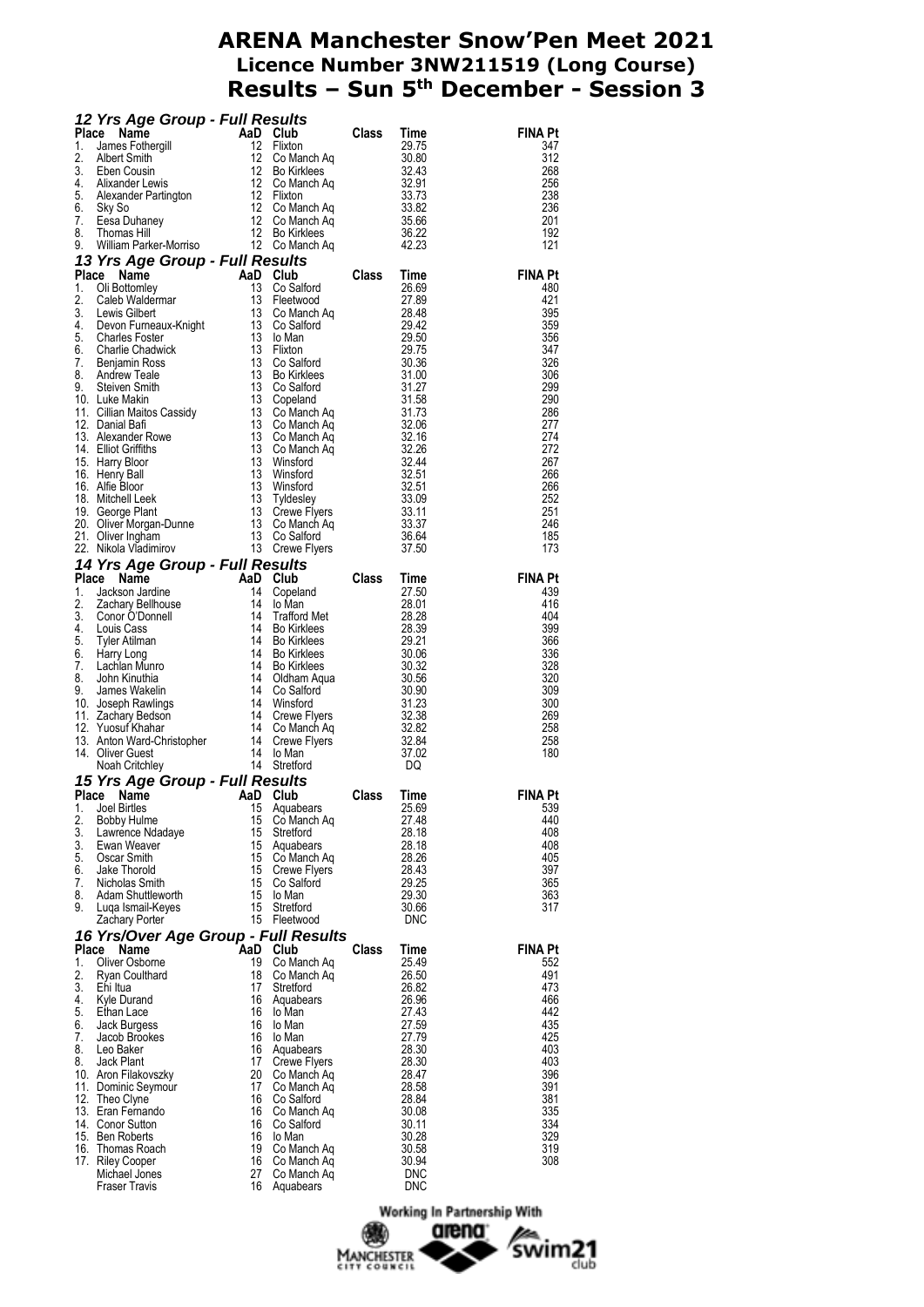#### **EVENT 304 Women 100m Breaststroke**

|          | 09 Yrs Age Group - Full Results             |          |                               |              |                    |                |                |
|----------|---------------------------------------------|----------|-------------------------------|--------------|--------------------|----------------|----------------|
| Place    | Name                                        |          | AaD Club                      | Class        | Time               | <b>FINA Pt</b> | 50             |
| 1.       | Betsy Lloyd                                 | 9<br>9   | Wigan                         |              | 1:45.68            | 223            | 47.19          |
| 2.       | Mathilda Schrank<br>Glorianna Moynihan      |          | Co Manch Ag<br>9 Co Manch Ag  |              | 2:20.20<br>DQ      | 95             | 1:05.65        |
|          | 10 Yrs Age Group - Full Results             |          |                               |              |                    |                |                |
|          | Place Name                                  |          | AaD Club                      | Class        | Time               | <b>FINA Pt</b> | 50             |
| 1.       | Ellen Jones                                 | 10       | Wigan                         |              | 1:39.50            | 267            | 45.70          |
| 2.       | Azra Eva Yavas                              | 10       | Co Manch Ag                   |              | 1:46.09            | 220            | 50.78          |
| 3.       | Eleanor Fothergill                          | 10       | Flixton                       |              | 1:48.27            | 207            | 51.53          |
| 3.       | Grace Tushingham                            |          | 10 Fleetwood                  |              | 1:48.27            | 207            | 50.15          |
| 5.       | Helena Teale                                | 10       | <b>Bo Kirklees</b>            |              | 1:48.33            | 207            | 51.84          |
| 6.<br>7. | Layla Dolan                                 | 10       | Wigan<br>10 Co Manch Aq       |              | 1:51.40<br>1:57.30 | 190<br>163     | 53.44<br>52.78 |
| 8.       | Koyi So<br><b>Emily Rowe</b>                | 10       | Co Manch Aq                   |              | 2:00.65            | 150            | 57.79          |
| 9.       | Nell Stevenson                              | 10       | Tyldesley                     |              | 2:07.66            | 126            | 59.52          |
|          | <b>Emily Yang</b>                           | 10       | Co Manch Aq                   |              | DQ                 |                |                |
|          | 11 Yrs Age Group - Full Results             |          |                               |              |                    |                |                |
| Place    | Name                                        |          | AaD Club                      | <b>Class</b> | Time               | <b>FINA Pt</b> | 50             |
| 1.       | Carey Sullivan                              | 11       | Co Manch Aq                   |              | 1:28.87            | 375            | 41.49          |
| 2.       | Betsy Berry                                 | 11       | Co Salford                    |              | 1:40.42            | 260            | 47.45          |
| 3.       | Serena Standring                            | 11       | Winsford                      |              | 1:42.46            | 245            | 47.82          |
| 4.<br>5. | <b>Charlotte Peel</b><br><b>Emily Smith</b> | 11<br>11 | Winsford<br>Co Manch Ag       |              | 1:51.85<br>1:52.66 | 188<br>184     | 53.41<br>53.25 |
| 6.       | Scarlett Fagan                              | 11       | Co Manch Ag                   |              | 1:55.48            | 171            | 54.24          |
|          | Evie Kenyon                                 |          | 11 Bo Kirklees                |              | <b>DNC</b>         |                |                |
|          | 12 Yrs Age Group - Full Results             |          |                               |              |                    |                |                |
| Place    | Name                                        |          | AaD Club                      | Class        | Time               | <b>FINA Pt</b> | 50             |
| 1.       | Rosie Berry                                 | 12       | Co Salford                    |              | 1:33.28            | 324            | 43.44          |
| 2.       | <b>Astrid Carroll</b>                       | 12       | <b>Bo Kirklees</b>            |              | 1:34.33            | 314            | 44.08          |
| 3.       | Amber Aston                                 |          | 12 Aquabears                  |              | 1:36.58            | 292            | 46.86          |
| 4.<br>5. | Jenna Binks                                 | 12       | Tyldesley<br>12 Co Salford    |              | 1:36.86            | 290            | 45.09<br>45.77 |
| 6.       | Francesca Teasdale<br>Imogen Jones          | 12       | <b>Bo Kirklees</b>            |              | 1:38.79<br>1:38.95 | 273<br>272     | 46.71          |
| 7.       | Isobel Coulson                              |          | 12 Bo Kirklees                |              | 1:43.84            | 235            | 48.75          |
| 8.       | Laura Mcgarty                               |          | 12 Aquabears                  |              | 1:47.63            | 211            | 51.03          |
| 9.       | Sophia Yu                                   |          | 12 Co Manch Aq                |              | 1:47.92            | 209            | 51.25          |
|          | 10. Olivia Ryan                             |          | 12 Co Manch Aq                |              | 1:50.37            | 196            | 53.55          |
|          | 11. Niamh Khan                              |          | 12 Co Manch Aq                |              | 1:50.71            | 194            | 53.24          |
|          | 13 Yrs Age Group - Full Results             |          |                               |              |                    |                |                |
|          | Place Name                                  |          | AaD Club                      | Class        | Time               | <b>FINA Pt</b> | 50<br>36.70    |
| 1.<br>2. | Carys Morgan<br>Emily Jackson Smith         | 13<br>13 | Welshpool<br>Co Salford       |              | 1:18.83<br>1:27.73 | 538<br>390     | 41.49          |
| 3.       | Anya Jolley                                 |          | 13 Wigan                      |              | 1:28.51            | 380            | 41.18          |
| 4.       | Scarlett Robinson                           |          | 13 Copeland                   |              | 1:29.67            | 365            | 42.99          |
| 5.       | Abigail Cullen                              | 13       | Wigan                         |              | 1:31.50            | 344            | 42.40          |
| 6.       | Grace Rowbotham-Keatin                      | 13       | Co Manch Aq                   |              | 1:32.36            | 334            | 42.45          |
| 7.<br>8. | Anna Lucas<br>Katy Hughes                   | 13<br>13 | Co Saltord<br>Fleetwood       |              | 1:32.67<br>1:34.16 | 331<br>315     | 43.29<br>42.45 |
| 9.       | <b>Ellie Cowin</b>                          | 13       | lo Man                        |              | 1:34.91            | 308            | 44.63          |
|          | 10. Kristen Beswick                         | 13       | Fleetwood                     |              | 1:36.91            | 289            | 44.47          |
|          | 11. Isabella Holmes                         | 13       | Flixton                       |              | 1:37.75            | 282            | 45.27          |
|          | 12. Lucy Butt                               | 13       | Stretford                     |              | 1:40.95            | 256            | 47.21          |
|          | 13. Sophie Mansfield                        | 13       | <b>Bo Kirklees</b>            |              | 1:42.92            | 241            | 47.89          |
|          | 14. Lucy Ross<br>15. Isobel Hurst           | 13<br>13 | Flixton                       |              | 1:46.80<br>1:51.12 | 216<br>192     | 50.06<br>51.90 |
|          | Amelie Pasquier                             | 13       | Wigan<br>Co Manch Aq          |              | DQ                 |                |                |
|          | 14 Yrs Age Group - Full Results             |          |                               |              |                    |                |                |
| Place    | Name                                        | AaD      | Club                          | <b>Class</b> | <b>Time</b>        | <b>FINA Pt</b> | 50             |
| 1.       | Lauren Cusick                               | 14       | Aquabears                     |              | 1:20.81            | 499            | 36.86          |
| 2.       | Jessica Smelt                               | 14       | <b>Bo Kirklees</b>            |              | 1:29.26            | 370            | 40.85          |
| 3.       | Emilia Hartley                              | 14       | <b>Bo Kirklees</b>            |              | 1:32.40            | 334            | 43.95          |
| 4.       | Imogen Palmer                               | 14       | Flixton                       |              | 1:32.61            | 332            | 44.32          |
| 5.<br>6. | Rosie Nicholson                             | 14       | Co Manch Aq                   |              | 1:33.60            | 321<br>314     | 43.07<br>44.43 |
| 7.       | Hannah Egiert<br>Jessica Tasker             | 14<br>14 | Co Manch Aq<br><b>Buckley</b> |              | 1:34.34<br>1:34.75 | 310            | 43.98          |
| 8.       | Ellie Bellhouse-Smith                       | 14       | <b>Bo Kirklees</b>            |              | 1:34.83            | 309            | 44.23          |
| 9.       | Abbie Unsworth                              | 14       | Wigan                         |              | 1:35.93            | 298            | 44.14          |
|          | 10. Frevia Kelly                            | 14       | Douglas                       |              | 1:38.91            | 272            | 47.14          |
|          | 11. Annabel Broadhead                       | 14       | <b>Bo Kirklees</b>            |              | 1:39.96            | 264            | 45.53          |
|          | 12. Harriet Newton                          | 14<br>14 | Co Manch Aq                   |              | 1:43.03            | 241            | 47.79          |
|          | 13. Evie Lambert                            |          | <b>Bo Kirklees</b>            | 9            | 1:46.82            | 216            | 50.60          |
|          | 14. Jasmine Berry                           |          | 14 Bo Kirklees                |              | 1:50.77            | 194            | 52.28          |

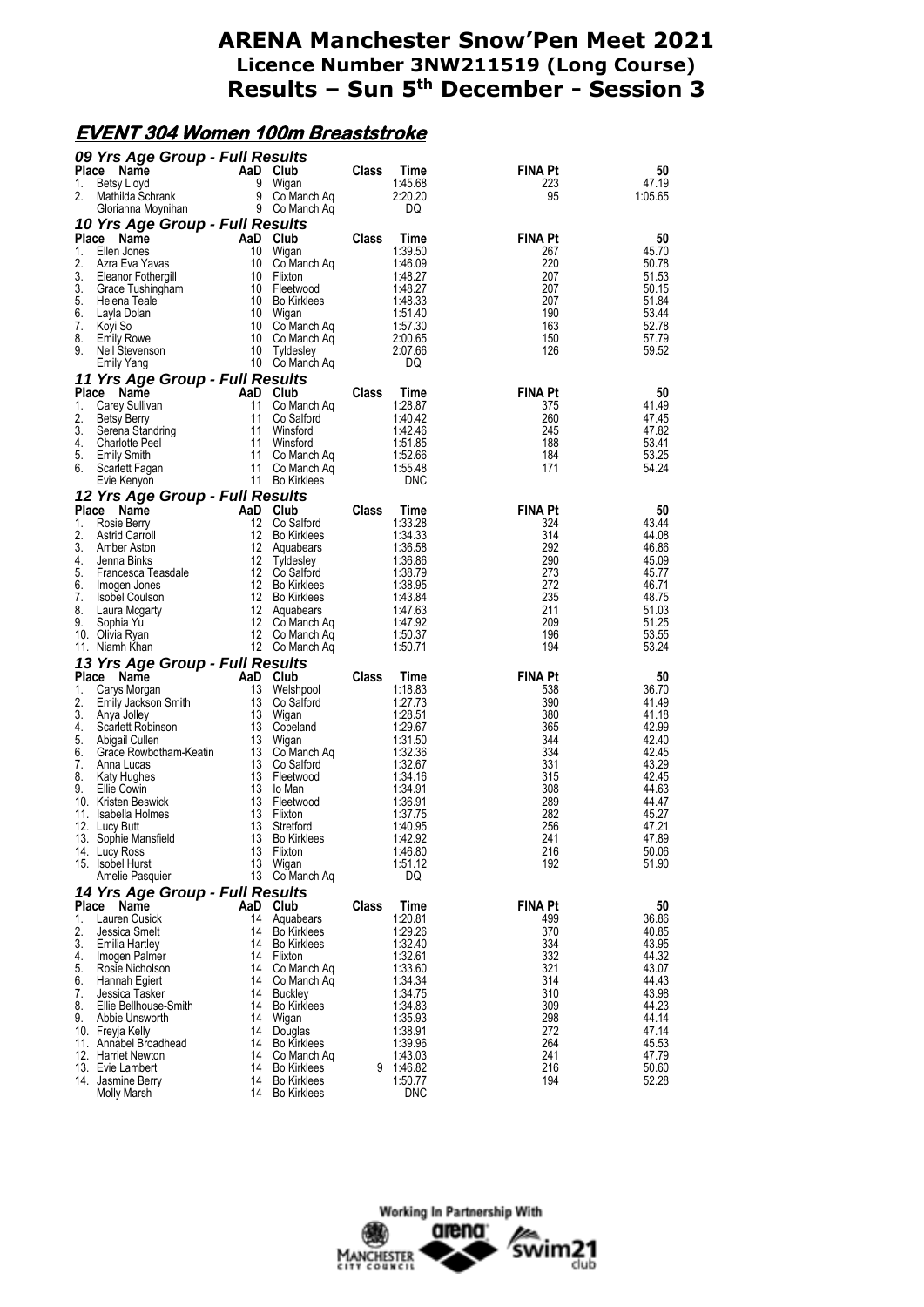| 15 Yrs Age Group - Full Results                                                                                                                                                                                                                                     |    |                            |              |                    |                                                                                                                                                                                                                                                                                                                                                                                                                                                                                      |                |                    |                    |
|---------------------------------------------------------------------------------------------------------------------------------------------------------------------------------------------------------------------------------------------------------------------|----|----------------------------|--------------|--------------------|--------------------------------------------------------------------------------------------------------------------------------------------------------------------------------------------------------------------------------------------------------------------------------------------------------------------------------------------------------------------------------------------------------------------------------------------------------------------------------------|----------------|--------------------|--------------------|
| <b>Place Name Correct Control Class Time</b><br><b>Place Name And Club</b><br>1. Mia Mason 15 Co Nanch Aq<br>1. Charlotte Mullarkey 15 Co Salford 1:22.70<br>3. Charlotte Pate 15 Bo Kirklees 1:31.18<br>4. Mia Thomas 15 Co Manch Aq 1.33.08<br>Ros                |    |                            |              |                    | FINA Pt<br>487                                                                                                                                                                                                                                                                                                                                                                                                                                                                       | 50<br>38.18    |                    |                    |
|                                                                                                                                                                                                                                                                     |    |                            |              |                    |                                                                                                                                                                                                                                                                                                                                                                                                                                                                                      | 39.00          |                    |                    |
|                                                                                                                                                                                                                                                                     |    |                            |              |                    | $\frac{466}{347}$                                                                                                                                                                                                                                                                                                                                                                                                                                                                    | 42.66          |                    |                    |
|                                                                                                                                                                                                                                                                     |    |                            |              |                    | 327 —                                                                                                                                                                                                                                                                                                                                                                                                                                                                                | 42.40          |                    |                    |
|                                                                                                                                                                                                                                                                     |    |                            |              |                    |                                                                                                                                                                                                                                                                                                                                                                                                                                                                                      |                |                    |                    |
| 16 Yrs/Over Age Group - Full Results                                                                                                                                                                                                                                |    |                            |              |                    |                                                                                                                                                                                                                                                                                                                                                                                                                                                                                      |                |                    |                    |
| <b>Place Name Club Class Time</b><br><b>Place News</b><br><b>Aad Club</b> Class Time<br>1. Aimee Myers<br>2. Chloe Shaw<br>1. Chive Shaw<br>1. Aimeia Jones<br>1. Aimeia Jones<br>1. Aimeia Jones<br>1. Aimeia Jones<br>1. Aimeia Jones<br>1. Aimeia Minited Reacti |    |                            |              |                    | Class Time FINA Pt<br>1:21.97 478                                                                                                                                                                                                                                                                                                                                                                                                                                                    | 50             |                    |                    |
|                                                                                                                                                                                                                                                                     |    |                            |              |                    |                                                                                                                                                                                                                                                                                                                                                                                                                                                                                      | 38.74          |                    |                    |
|                                                                                                                                                                                                                                                                     |    |                            |              |                    | $\frac{421}{389}$<br>389<br>325                                                                                                                                                                                                                                                                                                                                                                                                                                                      | 40.08<br>40.94 |                    |                    |
|                                                                                                                                                                                                                                                                     |    |                            |              |                    |                                                                                                                                                                                                                                                                                                                                                                                                                                                                                      | 42.91          |                    |                    |
|                                                                                                                                                                                                                                                                     |    |                            |              |                    | 310                                                                                                                                                                                                                                                                                                                                                                                                                                                                                  | 44.81          |                    |                    |
| Combined Result - Multi-Classification by British Para-Swimming Points                                                                                                                                                                                              |    |                            |              |                    |                                                                                                                                                                                                                                                                                                                                                                                                                                                                                      | 50             |                    |                    |
|                                                                                                                                                                                                                                                                     |    |                            |              |                    | Place Name Harbourge Aar Aar Club (2018)<br>1. Aliya Bacakoglu 17 Bo Kirklees 9 1:34.71 443<br>2. Evie Lambert 14 Bo Kirklees 9 1:46.82 309                                                                                                                                                                                                                                                                                                                                          | 44.81          |                    |                    |
|                                                                                                                                                                                                                                                                     |    |                            |              |                    |                                                                                                                                                                                                                                                                                                                                                                                                                                                                                      | 50.60          |                    |                    |
| <u>EVENT 305 Men 100m Butterfly</u>                                                                                                                                                                                                                                 |    |                            |              |                    |                                                                                                                                                                                                                                                                                                                                                                                                                                                                                      |                |                    |                    |
| 11 Yrs Age Group - Full Results                                                                                                                                                                                                                                     |    |                            |              |                    |                                                                                                                                                                                                                                                                                                                                                                                                                                                                                      |                |                    |                    |
|                                                                                                                                                                                                                                                                     |    |                            |              |                    |                                                                                                                                                                                                                                                                                                                                                                                                                                                                                      | 50             |                    |                    |
|                                                                                                                                                                                                                                                                     |    |                            |              |                    |                                                                                                                                                                                                                                                                                                                                                                                                                                                                                      | 37.70          |                    |                    |
|                                                                                                                                                                                                                                                                     |    |                            |              |                    |                                                                                                                                                                                                                                                                                                                                                                                                                                                                                      | 48.38<br>46.46 |                    |                    |
|                                                                                                                                                                                                                                                                     |    |                            |              |                    |                                                                                                                                                                                                                                                                                                                                                                                                                                                                                      |                |                    |                    |
|                                                                                                                                                                                                                                                                     |    |                            |              |                    |                                                                                                                                                                                                                                                                                                                                                                                                                                                                                      | -50            |                    |                    |
|                                                                                                                                                                                                                                                                     |    |                            |              |                    |                                                                                                                                                                                                                                                                                                                                                                                                                                                                                      | 34.06          |                    |                    |
|                                                                                                                                                                                                                                                                     |    |                            |              |                    |                                                                                                                                                                                                                                                                                                                                                                                                                                                                                      | 34.78          |                    |                    |
|                                                                                                                                                                                                                                                                     |    |                            |              |                    |                                                                                                                                                                                                                                                                                                                                                                                                                                                                                      | 37.17<br>40.31 |                    |                    |
|                                                                                                                                                                                                                                                                     |    |                            |              |                    | 11 Yrs Age Group - Full Results<br>2. Dominic Pokam 11 to Manch Aq<br>1. Caleb Crowe 11 to Manch Aq<br>2. Dominic Pokam 11 Co Manch Aq<br>3. Stellan McDonald 11 Bo Kirklees 1:50.16 90<br>12 Yrs Age Group - Full Results<br>Place Name<br>4. Allixander Lewis 12 Co Manch Aq<br>13 Yrs Age Group - Full Results<br>2. Dietomeley 13 Co Salford 1:05.92 423<br>2. Devon Furneaux-Knight 13 Co Salford 1:05.92 423<br>3. Charlie Chadwick 13 Flixton 1:12.98 312<br>4. Charles Foste |                |                    |                    |
|                                                                                                                                                                                                                                                                     |    |                            |              |                    |                                                                                                                                                                                                                                                                                                                                                                                                                                                                                      | 50             |                    |                    |
|                                                                                                                                                                                                                                                                     |    |                            |              |                    |                                                                                                                                                                                                                                                                                                                                                                                                                                                                                      | 30.44          |                    |                    |
|                                                                                                                                                                                                                                                                     |    |                            |              |                    |                                                                                                                                                                                                                                                                                                                                                                                                                                                                                      | 32.41<br>33.31 |                    |                    |
|                                                                                                                                                                                                                                                                     |    |                            |              |                    |                                                                                                                                                                                                                                                                                                                                                                                                                                                                                      | 33.98          |                    |                    |
|                                                                                                                                                                                                                                                                     |    |                            |              |                    |                                                                                                                                                                                                                                                                                                                                                                                                                                                                                      | 35.98<br>37.90 |                    |                    |
|                                                                                                                                                                                                                                                                     |    |                            |              |                    |                                                                                                                                                                                                                                                                                                                                                                                                                                                                                      | 36.11          |                    |                    |
|                                                                                                                                                                                                                                                                     |    |                            |              |                    |                                                                                                                                                                                                                                                                                                                                                                                                                                                                                      | 38.43          |                    |                    |
| 7. Daniai ball<br>3. Cillian Maitos Cassidy<br><b>14 Yrs Age Group - Full Results</b><br>Place Name AaD Club<br>14 Co Salford<br>2. Callum Mongan<br>3. Jaeden Lim<br>4. Lachlan Munro 14 Bo Kirkless<br>5. Tyler Atilman<br>6. Alexander Homby 14 T                |    |                            |              |                    |                                                                                                                                                                                                                                                                                                                                                                                                                                                                                      |                |                    |                    |
|                                                                                                                                                                                                                                                                     |    |                            |              |                    |                                                                                                                                                                                                                                                                                                                                                                                                                                                                                      | 50<br>32.29    |                    |                    |
|                                                                                                                                                                                                                                                                     |    |                            |              |                    | $365$<br>$363$<br>$344$<br>$304$<br>$302$                                                                                                                                                                                                                                                                                                                                                                                                                                            | 31.70          |                    |                    |
|                                                                                                                                                                                                                                                                     |    |                            |              |                    |                                                                                                                                                                                                                                                                                                                                                                                                                                                                                      | 33.67          |                    |                    |
|                                                                                                                                                                                                                                                                     |    |                            |              |                    |                                                                                                                                                                                                                                                                                                                                                                                                                                                                                      | 34.56          |                    |                    |
|                                                                                                                                                                                                                                                                     |    |                            |              |                    | 302                                                                                                                                                                                                                                                                                                                                                                                                                                                                                  | 33.09<br>36.18 |                    |                    |
|                                                                                                                                                                                                                                                                     |    |                            |              |                    |                                                                                                                                                                                                                                                                                                                                                                                                                                                                                      |                |                    |                    |
|                                                                                                                                                                                                                                                                     |    |                            |              |                    |                                                                                                                                                                                                                                                                                                                                                                                                                                                                                      | 50             |                    |                    |
| 2.<br>Eber Clayton                                                                                                                                                                                                                                                  |    | 15 Co Manch Aq             |              | 1:08.90            | 370                                                                                                                                                                                                                                                                                                                                                                                                                                                                                  | 30.53<br>32.07 |                    |                    |
| 3.<br>Adam Shuttleworth                                                                                                                                                                                                                                             |    | 15 lo Man                  |              | 1:21.10            | 227                                                                                                                                                                                                                                                                                                                                                                                                                                                                                  | 35.63          |                    |                    |
| Zachary Porter                                                                                                                                                                                                                                                      |    | 15 Fleetwood               |              | <b>DNC</b>         |                                                                                                                                                                                                                                                                                                                                                                                                                                                                                      |                |                    |                    |
| 16 Yrs/Over Age Group - Full Results                                                                                                                                                                                                                                |    |                            |              |                    |                                                                                                                                                                                                                                                                                                                                                                                                                                                                                      |                |                    |                    |
| Place Name<br>1.<br>Jake Fabi                                                                                                                                                                                                                                       |    | AaD Club<br>22 Co Cardiff  | <b>Class</b> | Time<br>56.20      | <b>FINA Pt</b>                                                                                                                                                                                                                                                                                                                                                                                                                                                                       | 50<br>26.18    |                    |                    |
| 2.<br><b>Toby Malkin</b>                                                                                                                                                                                                                                            | 16 | Stretford                  |              | 1:08.24            | 683<br>381                                                                                                                                                                                                                                                                                                                                                                                                                                                                           | 31.49          |                    |                    |
| 3.<br>R Haliburton-Chaplin                                                                                                                                                                                                                                          |    | 17 Fleetwood               |              | 1:11.66            | 329                                                                                                                                                                                                                                                                                                                                                                                                                                                                                  | 32.04          |                    |                    |
| 4.<br>Aron Filakovszky                                                                                                                                                                                                                                              |    | 20 Co Manch Aq             |              | 1:20.05            | 236                                                                                                                                                                                                                                                                                                                                                                                                                                                                                  | 37.97          |                    |                    |
| EVENT 306 Women 200m Backstroke                                                                                                                                                                                                                                     |    |                            |              |                    |                                                                                                                                                                                                                                                                                                                                                                                                                                                                                      |                |                    |                    |
| 10 Yrs Age Group - Full Results                                                                                                                                                                                                                                     |    |                            |              |                    |                                                                                                                                                                                                                                                                                                                                                                                                                                                                                      |                |                    |                    |
| Place Name                                                                                                                                                                                                                                                          |    | AaD Club                   | Class        | Time               | <b>FINA Pt</b>                                                                                                                                                                                                                                                                                                                                                                                                                                                                       | 50             | 100                | 150                |
| 1. Camilla Holland                                                                                                                                                                                                                                                  |    | 10 Wigan                   |              | 3:20.61            | 232<br>202                                                                                                                                                                                                                                                                                                                                                                                                                                                                           | 46.08          | 1:38.08<br>1:43.35 | 2:30.70            |
| 2. Emily Yang<br>11 Yrs Age Group - Full Results                                                                                                                                                                                                                    |    | 10 Co Manch Ag             |              | 3:30.13            |                                                                                                                                                                                                                                                                                                                                                                                                                                                                                      | 48.88          |                    | 2:38.30            |
| Place Name                                                                                                                                                                                                                                                          |    | AaD Club                   | <b>Class</b> | Time               | <b>FINA Pt</b>                                                                                                                                                                                                                                                                                                                                                                                                                                                                       | 50             | 100                | 150                |
| 1. Annabelle Chan                                                                                                                                                                                                                                                   | 11 | Winsford                   |              | 2:51.49            | 372                                                                                                                                                                                                                                                                                                                                                                                                                                                                                  | 41.22          | 1:25.73            | 2:09.47            |
| 2. Lily Hanrahan                                                                                                                                                                                                                                                    |    | 11 Co Salford              |              | 3:07.46            | 284                                                                                                                                                                                                                                                                                                                                                                                                                                                                                  | 43.98          | 1:32.20            | 2:20.23            |
| 12 Yrs Age Group - Full Results<br>Place Name                                                                                                                                                                                                                       |    |                            |              |                    |                                                                                                                                                                                                                                                                                                                                                                                                                                                                                      | 50             |                    |                    |
| 1.<br>Laila Lawrenson                                                                                                                                                                                                                                               |    | AaD Club<br>12 Fleetwood   | Class        | Time<br>2:47.07    | <b>FINA Pt</b><br>402                                                                                                                                                                                                                                                                                                                                                                                                                                                                | 39.79          | 100<br>1:23.29     | 150<br>2:06.68     |
| 2.<br>Lauren Watson                                                                                                                                                                                                                                                 |    | 12 Wigan                   |              | 2:49.33            | 386                                                                                                                                                                                                                                                                                                                                                                                                                                                                                  | 39.77          | 1:22.59            | 2:06.21            |
| 3.<br>Jessica Corder                                                                                                                                                                                                                                                |    | 12 Co Salford              |              | 2:49.50            | 385                                                                                                                                                                                                                                                                                                                                                                                                                                                                                  | 40.26          | 1:24.19            | 2:08.56            |
| 4.<br><b>Tilly Collins</b><br>5.<br>Florence Hobson                                                                                                                                                                                                                 |    | 12 Wigan<br>12 Bo Kirklees |              | 2:51.49<br>2:54.59 | 372<br>352                                                                                                                                                                                                                                                                                                                                                                                                                                                                           | 40.85<br>41.48 | 1:24.53<br>1:26.66 | 2:08.92<br>2:11.65 |
| 6.<br>Yasmin Papargiris                                                                                                                                                                                                                                             |    | 12 Co Salford              |              | 2:56.09            | 343                                                                                                                                                                                                                                                                                                                                                                                                                                                                                  | 41.23          | 1:28.66            |                    |
| 7.<br>Niamh Khan                                                                                                                                                                                                                                                    |    | 12 Co Manch Ag             |              | 3:18.86            | 238                                                                                                                                                                                                                                                                                                                                                                                                                                                                                  | 46.58          | 1:39.43            | 2:30.66            |
| 8.<br><b>Isobel Coulson</b>                                                                                                                                                                                                                                         |    | 12 Bo Kirklees             |              | 3:20.13            | 234                                                                                                                                                                                                                                                                                                                                                                                                                                                                                  | 44.76          | 1:36.55            | 2:29.72            |
|                                                                                                                                                                                                                                                                     |    |                            |              |                    | Working In Partnership With                                                                                                                                                                                                                                                                                                                                                                                                                                                          |                |                    |                    |
|                                                                                                                                                                                                                                                                     |    |                            |              |                    | arena <sup>.</sup>                                                                                                                                                                                                                                                                                                                                                                                                                                                                   |                |                    |                    |

MANCHESTER SWIM21